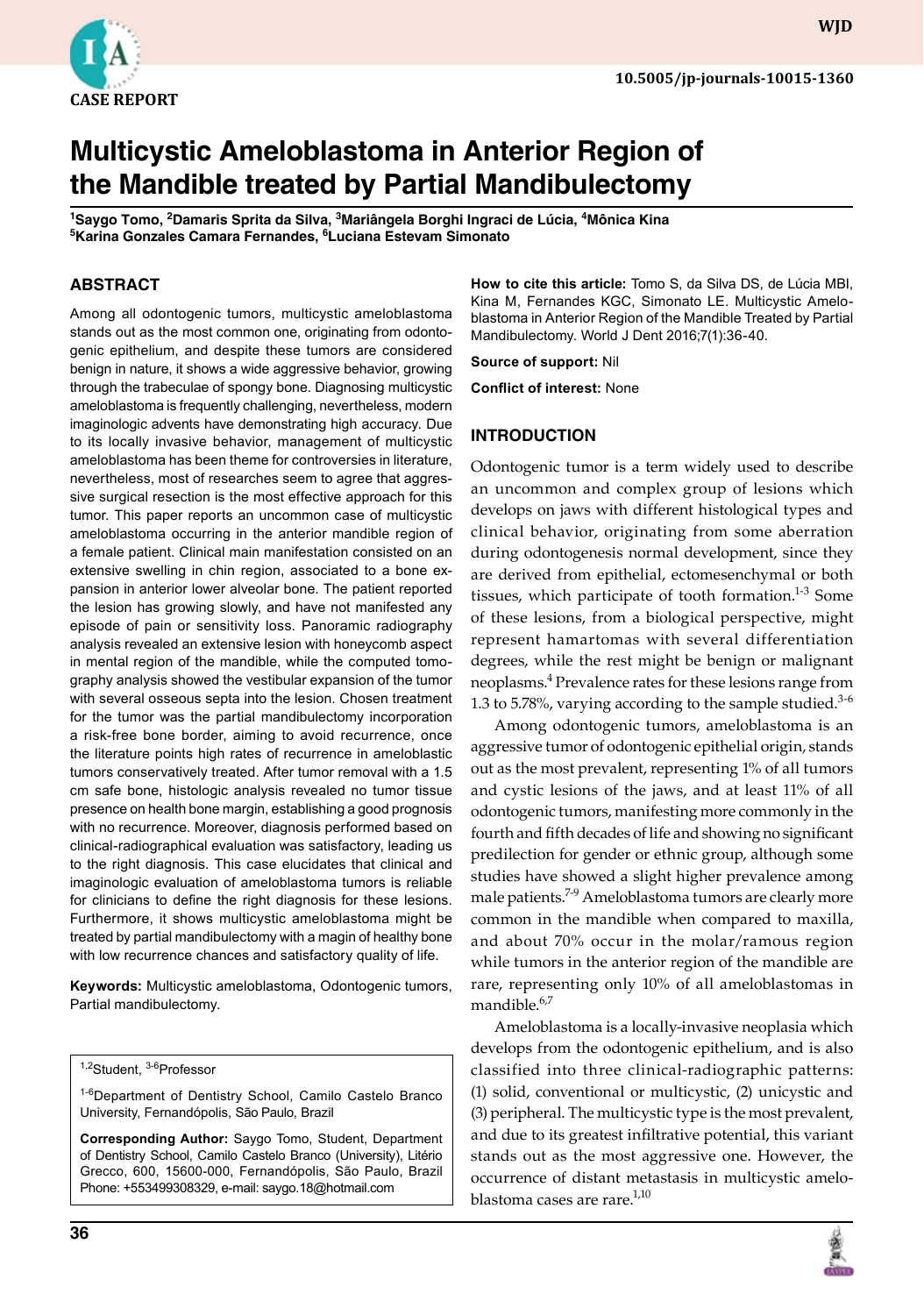*Multicystic Ameloblastoma in Anterior Region of the Mandible treated by Partial Mandibulectomy*

Clinically, multicystic ameloblastoma most common feature is the swelling, nevertheless, in more advanced cases, patient might relate pain or paresthesia of the affected site and show up with dental mobility or even missing teeth. Radiographically, tumors are noticed as multilocular radiolucent lesions, and might present as two patterns: (1) Bubble soap appearance, when there are big radiolucent lobules; (2) honeycomb appearance, when radiolucent lobules appear smaller. These aspects are result of multiple septa of bone tissue remaining into the tumor. Histologically, lesions are variable, showing several histological patterns, but generally, with a remarkable trend to present as cystic alterations. $1,2,11$ 

The most accepted treatment for ameloblastoma is the surgical resection with a margin of healthy bone tissue, once studies has proved that, due to its locally-infiltrative behavior, multicystic ameloblastoma tumors treated by enucleation followed by curettage clearly tend to recur, while in lesions treated by surgical resection recurrence chances are fewer, since there is no remaining lesion tissue into the bone.<sup>12,13</sup>

The aim of this paper is to present a multicystic ameloblastoma case on a female patient, occurring in the region of mandibular symphysis, which was treated by partial mandibulectomy.

## **CASE REPORT**

A 55 years old female patient, namely Mulatto, appeared for professional evaluation with a main complaint of a volumetric increase in chin region, which has growing slowly and did not manifest any episode of pain or paresthesia. Medical history was non-contributory, once the patient had no systemic commitment and reported to do not make use of any medication. Dental history revealed she was edentulous and used total prosthesis.

Extraoral examination revealed an extensive rounded swelling with hard consistence, suggesting osseous lesion, in mental region (Fig. 1A), while the intraoral examination showed a discreet hard swelling in the lower vestibule, with a small erosion in the superficial mucosa (Fig. 1B). A



**Figs 1A and B:** (A) Extraoral round swelling in chin region and (B) intraoral swelling with traumatic lesion by removable prosthesis

panoramic radiography and also a computed tomography (CT) were required. The panoramic radiography (Fig. 2A) revealed an extensive radiolucent lesion covering the whole mental region with honeycomb aspect while the CT showed the vestibular expansion with several osseous septa into the lesion (Figs 2B and C). Based on clinical and radiographic findings, we gave a presumptive diagnosis of multicystic ameloblastoma.

The chosen treatment for the tumor was the partial mandibulectomy under general anesthesia, which was realized by extraoral access, revealing a massive tumor with a smooth surface measuring  $4.7 \times 4.6 \times 3.8$  cm, and



Figs 2A to C: (A) Panoramic radiography showing honeycomb pattern lesion in anterior mandible region, (B) sagittal sections of the lesion on computed tomography and (C) computed tomography 3D reconstruction of the mandible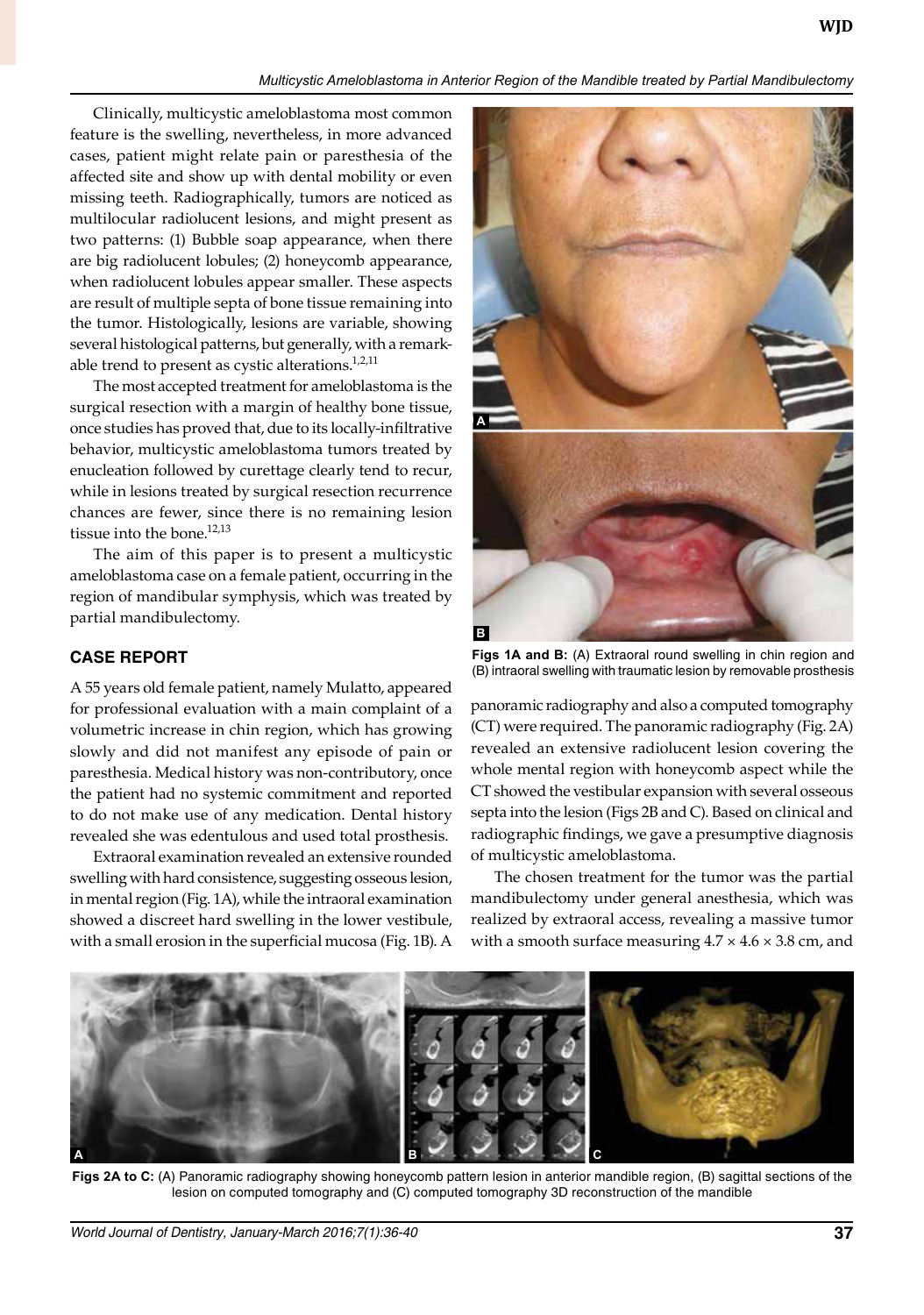

**Figs 3A to C:** (A) Tumor surgical exposure, (B) tumor removed with healthy bone margins and (C) installation of the titanium plate

a solid cystic lesion on its middle portion, which showed ovate shape and brownish in color (Fig. 3A). The lesion removal was performed, with a margin of approximately 1.5 cm of clinically healthy bone (Fig. 3B), resulting in the mandible continuity loss, which was fixed with a titanium plate (Fig. 3C). The histopathological analysis was performed after the surgical procedure, confirming the diagnosis for ameloblastoma, and revealing the acanthomatous pattern of the lesion. Histopathological analysis also confirmed the absence of neoplasia in the margin of healthy bone removed with the tumor.

The loss of the related swelling after the surgical procedure is noticed in Figure 4, acquired on the 14th postoperatory day.

#### **DISCUSSION**

As defined by the World Health Organization (WHO), ameloblastoma is a polymorphic neoplasia locallyinvasive which generally shows a follicular or plexiform histologic pattern, constituted by an odontogenic epithelium proliferation and a fibrous stroma, what means these lesions originates from the epithelium which relates to the tooth formation, in other words, from cells capable of develop dental tissues. Potential sources from which ameloblastoma may begin include remaining cells from dental organ, epithelium of odontogenic cysts, mainly dentigerous cyst and odontogenic keratocyst, alterations in developing dental organ, basal cells from mucosal epithelium and remaining cells from dental lamina. However, although expression of histochemical markers in these lesions, like proliferating cell nuclear antigen (PCNA) and antigen Ki-67 protein (MKI67), has been studied, factors which might initiate these cells proliferation remain undefined. As related before, ameloblastomas may also be classified according to the clinical-radiographical behavior of the tumor, being the solid, or multicystic, the most common, and due to its greatest infiltrative potential, this type may also be more aggressive than unicystic and peripheral types.<sup>1,2,10,14</sup>

According to literature, ameloblastoma is the most common odontogenic tumor with variable prevalence



**Fig. 4:** Fourteenth postoperative day

rates reported, nevertheless some studies have shown this lesion may be responsible for approximately 40,83 to 43% of all odontogenic tumors,<sup>3,4,15</sup> and although some authors have reported no significant differences between gender, a slight predilection by the male gender is persistent, with prevalence rates around 52.5 to  $67.8\%$ ,  $6.16$  what does not corroborate with the present case, which in the affected patient is female. However, this case lays with literature data which reports ameloblastoma as more common in men when they are in an younger age while in women it is more common in an older age, once the patient in question is 55 years old, anyway, mean age related in literature is around 39 years  $old<sup>4,6,17</sup>$  This case also stands out by occurring in mandible anterior region because although the mandible is widely more affected than the maxilla, the majority of ameloblastoma tumors occur in mandible posterior region.<sup>4,6,7</sup>

In this case, we got to multicystic ameloblastoma diagnosis based on lesion's history, associated to clinical aspect and imaging tests, what may seem imprecise, once we did not employ biopsy aiming the diagnosis confirmation before surgical resection. Although biopsy has been related as the most reliable test to get to the right diagnosis in ameloblastoma cases, if performed before the surgery, it might bring patient further morbidity, besides, to obtain enough tissue for analysis is either difficult. Therefore, our diagnosis was based on study released by Li et al<sup>18</sup> (2012), which in authors reported radiographic

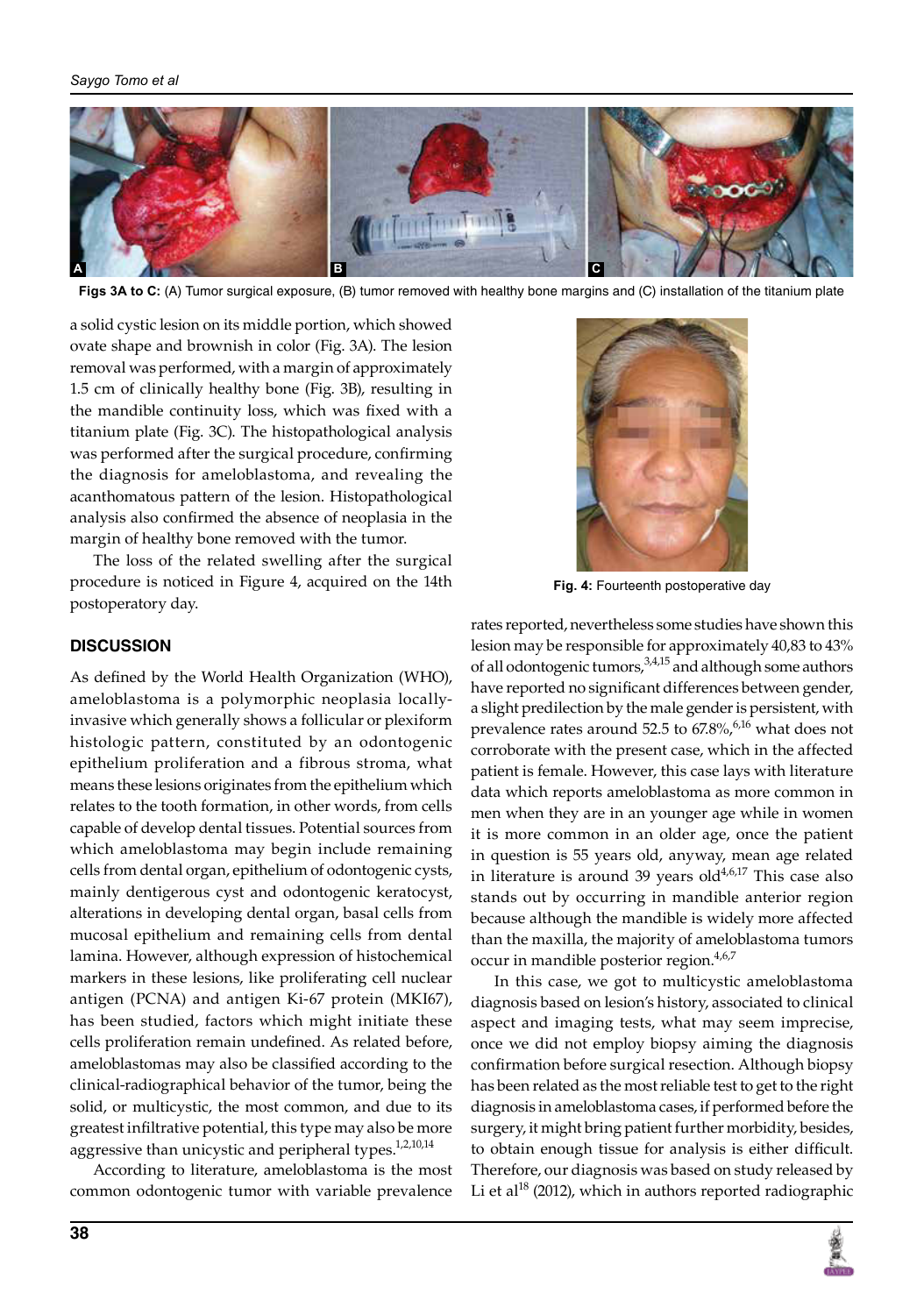examinations might be used for determining diagnosis and the treatment planning for ameloblastoma tumors once these radiographs may provide information like bone destruction, bone reaction, lesions edge and further details, such as location and tumor size, and according to review by López-Alvarenga et al<sup>12</sup> (2010), CT not only allows to define the lesion type, but also to observe invasion degree in affected bone. Nevertheless, Hertog et al $1<sup>19</sup>$  (2012) found no significant difference between histological subtypes of ameloblastoma and demographical and clinical parameters, neither between histological subtype and treatment outcomes, suggesting histopathological analysis before surgical treatment does not influence significantly on diagnosis neither on treatment plan. Thus, in the present case, the association of clinical and radiographical findings led us to the right diagnosis, which was confirmed by tumor histopathologic analysis performed after its removal. This analysis revealed the acanthomatous pattern of the tumor, which shows extensive squamous metaplasia, often associated to keratin formation in the center of epithelial islands, and, although this is not the most aggressive type, might be confused with squamous cell carcinoma.<sup>1</sup> However, this analysis was not important to define the diagnosis, but was of great value to patient's prognosis by confirming the total absence of neoplastic tissue in the healthy bone margins, becoming scarce the recurrence chances.

As previously described, multicystic ameloblastoma is a lesion with a broad locally-infiltrative potential by growing trough spongy bone trabeculae, thus, treatment choice causes some controversies in literature. Hasegawa et al<sup>20</sup> (2013) defend that a conservative treatment for ameloblastoma, which consists in enucleating followed by lesion curettage, is considerable based in lower recurrence rate of 48.7%, what is still worrying, while most of studies has proposed surgical resections with a 1.5 cm clinically healthy bone margin, and showing recurrence rates for ameloblastomas treated by enucleation higher than  $60\frac{\cancel{0}}{\cancel{0}}$ ,<sup>12,13</sup> thus, in order to prevent any recurrence, treatment chosen for this case was the partial mandibulectomy, which was successful, once, as related before, healthy bone margins removed with the tumor histopathologic analysis showed no neoplastic tissue signals. In review by Gomes et  $al<sup>21</sup>$ (2006), authors reported that, generally, scientific community has tending to realize conservative surgical procedures, aiming to ensure the patient's quality of life. Nevertheless, in more recent review performed by Roy et al $^{22}$  (2014), authors concluded surgical resection with a risk-free bone border is ideal for the management of multicystic ameloblastoma tumor, effectively preventing possible recurrences.

# **CONCLUSION**

Multicystic ameloblastoma is an uncommon benign neoplasia developing from the epithelium related to tooth formation that might be diagnosed based on clinical and imaginologic examination and successfully treated by surgical resection, showing better results than the conservative treatment.

## **REFERENCES**

- 1. Chi AC. Patologia epitelial. In: Neville BW, et al Patologia oral e maxilofacial. 3rd ed. Rio de Janeiro: Elsevier; 2009. p. 363-453.
- 2. Morales-Navarro D. Ameloblastoma: Revisión de la literatura. Rev Cub Estomatol 2009;46(3):48-61.
- 3. Varkhede A, Tupkari JV, Sardar M. Odontogenic tumors: a study of 120 cases in an Indian teaching hospital. Med Oral Patol Oral Cir Bucal 2011;16(7):895-899.
- 4. Saghravanian N, Jafarzadeh H, Bashardoost N, Pahlavan N, Shirinbak I. Odontogenic tumors in an Iranian population: a 30-year evaluation. J Oral Sci 2010;52(3):e391.
- 5. da-Costa DOP, Maurício AS, de-Faria PAS, da-Silva LE, Mosqueda-Taylor A, Lourenço SQC. Odontogenic tumors: a retrospective study of four Brazilian diagnostic pathology centers. Med Oral Patol Oral Cir Bucal 2012;17(3):e389.
- 6. Selvamani M, Yamunadevi A, Basandi PS, Madhushankari GS. Analysis of prevalence and clinical features of multicystic ameloblastoma and its histological subtypes in South Indian sample population: a retrospective study over 13 years. J Pharm Bioallied Sci 2014;6(1):e131.
- Ebenezer V, Ramalingam B. A cross-sectional survey of prevalence of odontogenic tumours. J Maxillofac Oral Surg 2010;9(4):e369.
- 8. DeVilliers P, Suggs C, Simmons D, Murrah V, Wright JT. Microgenomics of ameloblastoma. J Dent Res 2011;90(4):e463.
- 9. Valls A, Montané E, Bescós C, Saez M, Munill M, Alberola M. Manejo quirúrgico del ameloblastoma. Rev Esp Cir Oral Maxilofac 2012;34(3):98-104.
- 10. Lagares D, Cossio P. Ameloblastoma mandibular: revisión de la literatura y presentacion de seis casos. Med Oral Patol Oral Cir Bucal 2005;10:231-238.
- 11. Rastogi V, Pandilwar PK, Maitra S. Ameloblastoma: an evidence-based study. J Maxillofac Oral Surg 2010;9(2):e173.
- 12. López-Alvarenga R, Chrcanovic BR, Horta MCR, Souza LN, Freire-Maia B. Ameloblastoma multiquístico mandibular tratado con terapia menos invasiva: Caso clínico y revisión de la literatura. Rev Esp Cir Oral Maxilofac 2010;32(4):172-177.
- 13. Dandriyal R, Gupta A, Pant S, Baweja HH. Surgical management of ameloblastoma: conservative or radical approach. Natl J Maxillofac Surg 2011;2(1):e22.
- 14. Bologna-Molina R, Mosqueda-Taylor A, Molina-Frechero N, Mori-Estevez AD, Sánchez-Acuña G. Comparison of the value of PCNA and Ki-67 as markers of cell proliferation in ameloblastic tumor. Med Oral Patol Oral Cir Buccal 2013;18(2):e174.
- 15. Mamabolo M, Noffke C, Raubenheimer E. Odontogenic tumours manifesting in the first two decades of life in a rural